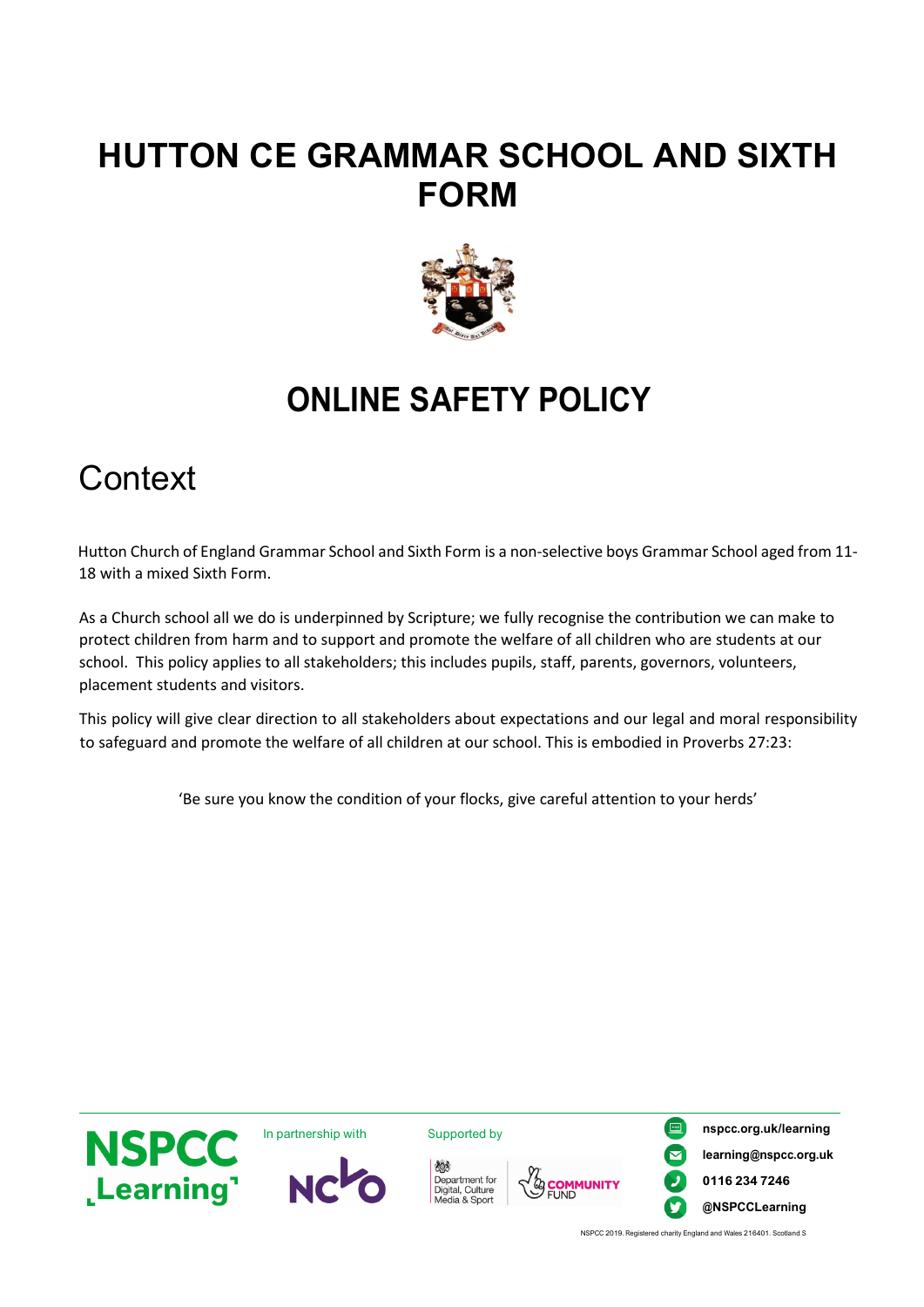# Legal framework

This policy has been drawn up on the basis of legislation, policy and guidance that seeks to protect children in England. Summaries of the key legislation and guidance are available on:

- online abuse learning.nspcc.org.uk/child-abuse-and-neglect/online-abuse
- bullying learning.nspcc.org.uk/child-abuse-and-neglect/bullying
- child protection learning.nspcc.org.uk/child-protection-system

## We believe that:

- children and young people should never experience abuse of any kind
- children should be able to use the internet for education and personal development, but safeguards need to be in place to ensure they are kept safe at all times.

## We recognise that:

- the online world provides everyone with many opportunities; however it can also present risks and challenges
- we have a duty to ensure that all children, young people and adults involved in our organisation are protected from potential harm online
- we have a responsibility to help keep children and young people safe online, whether or not they are using [name of organisation]'s network and devices
- all children, regardless of age, disability, gender reassignment, race, religion or belief, sex or sexual orientation, have the right to equal protection from all types of harm or abuse
- working in partnership with children, young people, their parents, carers and other agencies is essential in promoting young people's welfare and in helping young people to be responsible in their approach to online safety.

## We will seek to keep children and young people safe by:

- appointing an online safety coordinator: Mr. N. Hulme
- providing clear and specific directions to staff and volunteers on how to behave online through our behaviour code for adults
- supporting and encouraging the young people using our service to use the internet, social media and mobile phones in a way that keeps them safe and shows respect for others
- supporting and encouraging parents and carers to do what they can to keep their children safe online
- developing an online safety agreement for use with young people and their parents/carers
- developing clear and robust procedures to enable us to respond appropriately to any incidents of inappropriate online behaviour, whether by an adult or a child/young person







Department for<br>Digital, Culture

Media & Sport

**YA COMMUNITY**<br>SPUND



NSPCC 2019. Registered charity England and Wales 216401. Scotland SC037717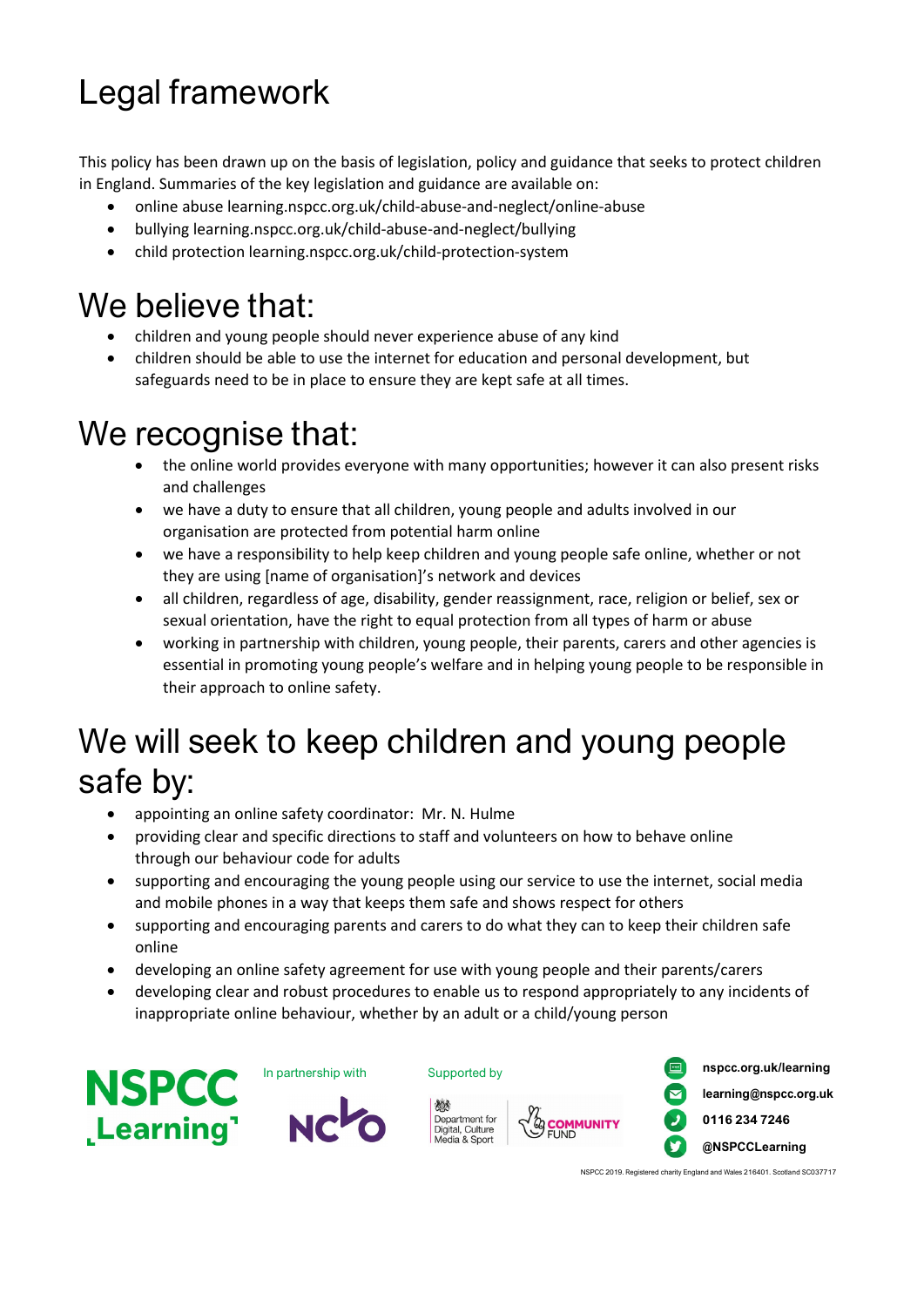- reviewing and updating the security of our information systems regularly
- ensuring that user names, logins, email accounts and passwords are used effectively ensuring personal information about the adults and children who are involved in our organisation is held securely and shared only as appropriate
- ensuring that images of children, young people and families are used only after their written permission has been obtained, and only for the purpose for which consent has been given
- providing supervision, support and training for staff and volunteers about online safety
- examining and risk assessing any social media platforms and new technologies before they are used within the organisation.

## If online abuse occurs, we will respond to it by:

- having clear and robust safeguarding procedures in place for responding to abuse (including online abuse)
- providing support and training for all staff and volunteers on dealing with all forms of abuse, including bullying/cyberbullying, emotional abuse, sexting, sexual abuse and sexual exploitation
- making sure our response takes the needs of the person experiencing abuse, any bystanders and our organisation as a whole into account
- reviewing the plan developed to address online abuse at regular intervals, in order to ensure that any problems have been resolved in the long term.

## Related policies and procedures

This policy statement should be read alongside our organisational policies and procedures, including:

- Safeguarding and Child protection
- Procedures for responding to concerns about a child or young person's wellbeing
- Dealing with allegations of abuse made against a child or young person
- Managing allegations against staff and volunteers
- Code of conduct for staff and volunteers
- Anti-bullying policy and procedures
- Photography and image sharing guidance





Department for<br>Digital, Culture<br>Media & Sport



In partnership with **Supported by nspcc.org.uk/learning learning@nspcc.org.uk 0116 234 7246 @NSPCCLearning**

NSPCC 2019. Registered charity England and Wales 216401. Scotland SC037717